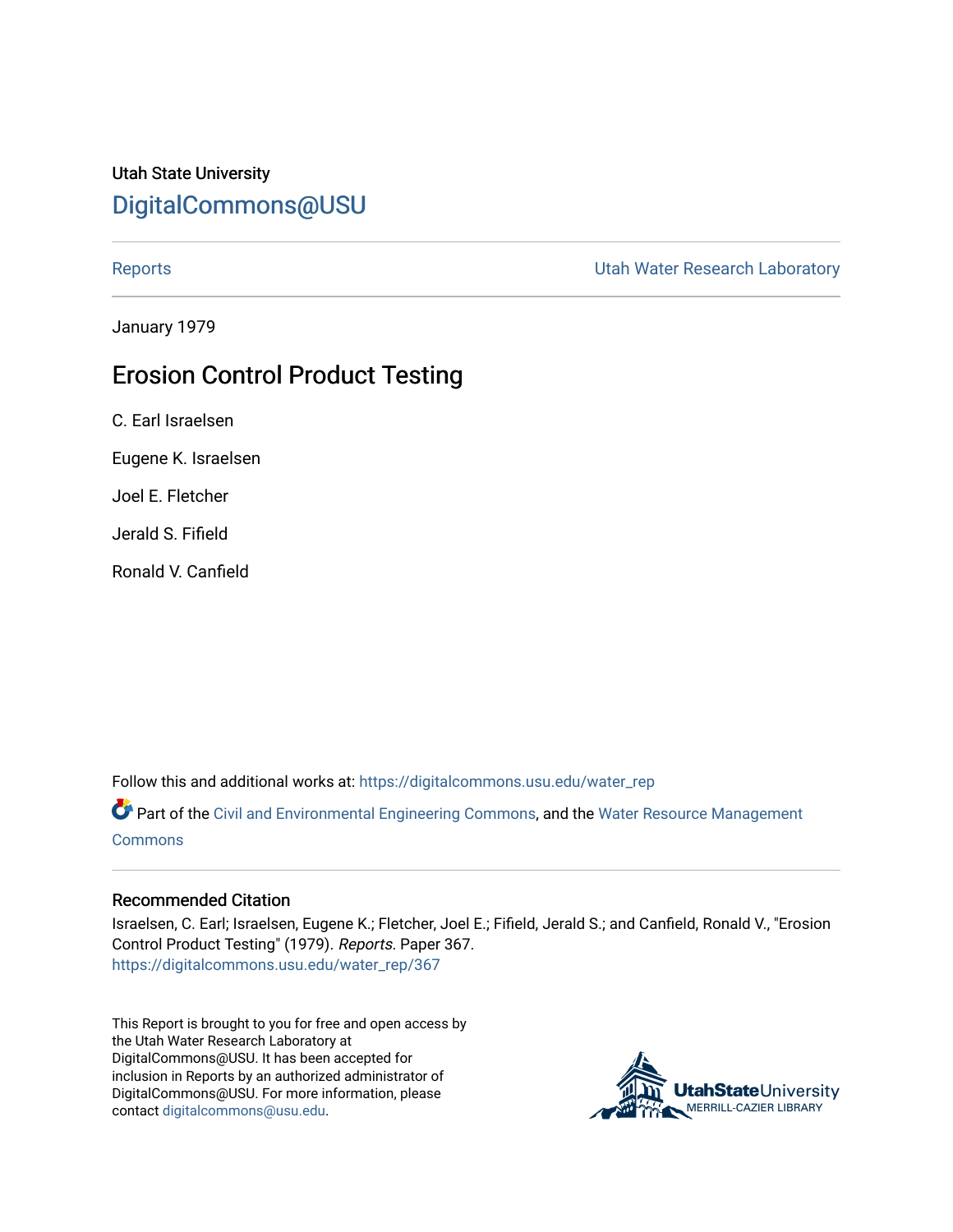# **Erosion Control Product Testing**

C. Earl Israelsen, Eugene K. Israelsen, Joel E. Fletcher Jerald S. Fifield, Ronald V. Canfield



Utah Water Research Laboratory Utah State University Logan, Utah 84322

September 1979

 $Q$  $D$  $B$  $B$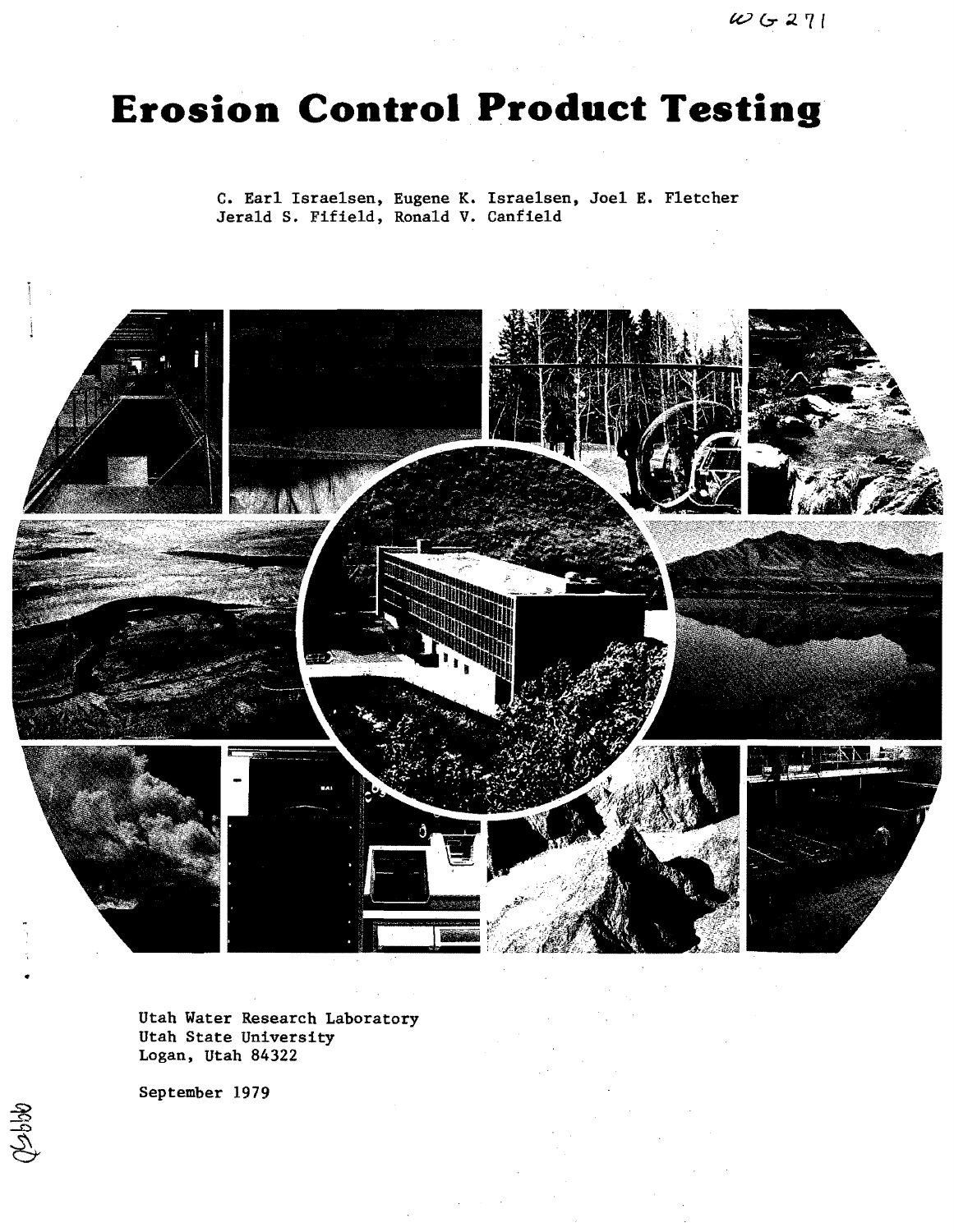#### FIBREX CORPORATION

#### Report of

#### EROSION CONTROL PRODUCT TESTING

Prepared by

Utah Water Research Laboratory College of Engineering Utah State University Logan, Utah

by

C. Earl Israelsen Eugene K. Israelsen Joel E. Fletcher Jerald S. Fifield Ronald V. Canfield

October 1979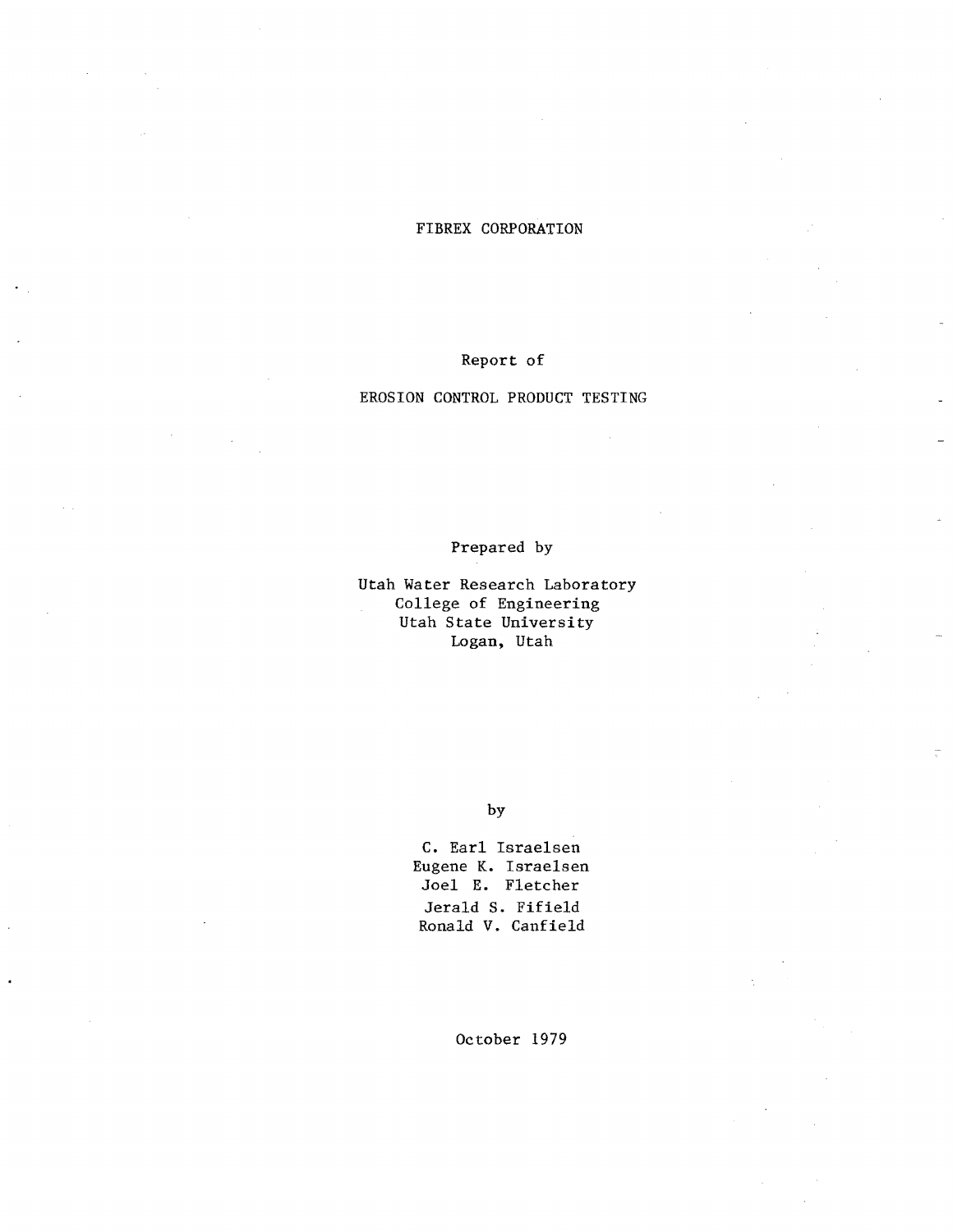#### INTRODUCTION

FIBREX CORPORATION has capability for manufacturing various blends of cellulose fibers which have been used at locations throughout the country for temporarily controlling erosion on denuded land areas, and for serving as growth media for grass and other vegetation. Soil and climatic conditions vary greatly where these products are used, and it is not possible to determine by observation whether one is more effective than another **in** controlling erosion or promoting vegetative growth. FIBREX is desirous of knowing with some degree of confidence which products have the highest level of erosion control so that additional efforts can be directed towards their production and sales for the purpose of meeting erosion control needs.

The Utah Water Research Laboratory is experienced in erosion control activities and was contacted by FIBREX to evaluate the effectiveness of five particular products for controlling erosion. All testing was done inside the laboratory using a rainfall simulator and a fixed tiltable test bed. Erosion control materials were applied on a slope of  $2:1$  (50 percent) at the rate of 2000 Ibs per acre.

#### TESTING FACILITY

The rainfall simulator is a drip type device in which individual raindrops are formed by water emitting from the ends of small diameter brass tubes. The rate of flow is controlled by admitting water into the manifold chamber through fixed orifice plates under constant hydraulic pressure. Five separate inlet orifices are used in each chamber or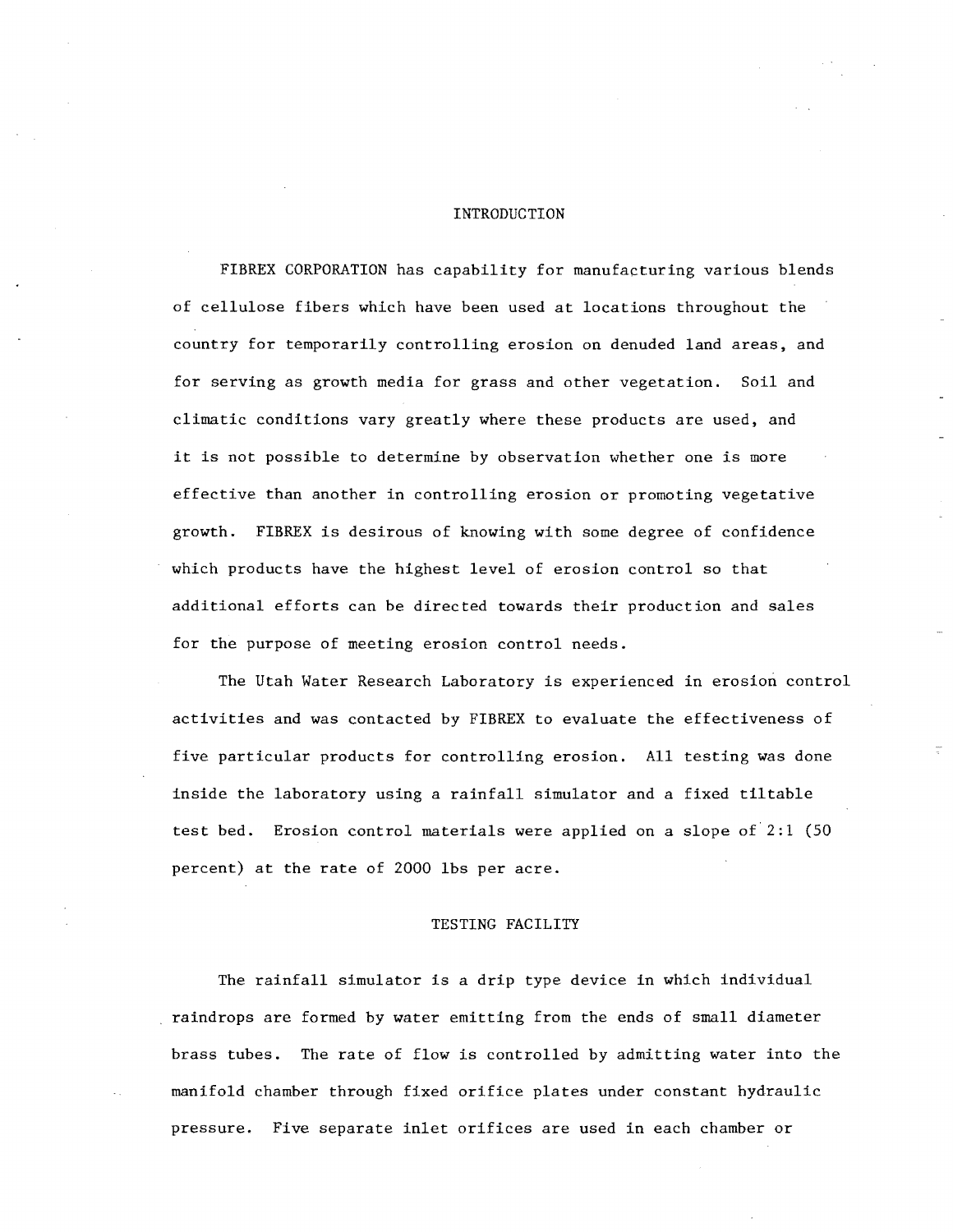simulator module. The ratios of the areas of the orifices are 1:2:4:8:16. By controlling the flow to the orifice with an electrically operated solenoid valve it is possible to vary flow in on-off increments with 31 steps. Outlet from the chambers or modules is through uniform equally spaced brass tubes. The module is a 24 inch rectangular box about 1 inch deep and oriented so that the tubes or needles form a horizontal plane to let the water drip vertically downward toward the tilting flume. Each module has 672 needles spaced on a 1 inch triangular pattern. The simulator module is illustrated in Figure 1.

The rainstorm simulator consists of 100 simulator modules spaced and supported to make a continuous simulator 20 feet square. Each module has separate controls so that a spatially moving storm with time-changing intensities can be simulated. The 500 switches are controlled by a programmed computer or if desired can be manually operated.

Raindrop sizes and velocities of impact have been designed to represent the energy of typical high intensity storms. The spatial distribution of the rain is essentially uniform and the control of application rates is within the accuracy requirement of most experiments. The simulator has been extensively tested and used in research since its construction in 1973.

The tilting flume contains a soil layer 20 feet square 1 foot deep. The flume is designed so that a vacuum chamber can be maintained beneath the soil to aid infiltration when this is necessary, and water flow can be maintained over the top of the soil when desired. The rainfall simulator is supported over the flume so that rain falls directly on to the soil layer.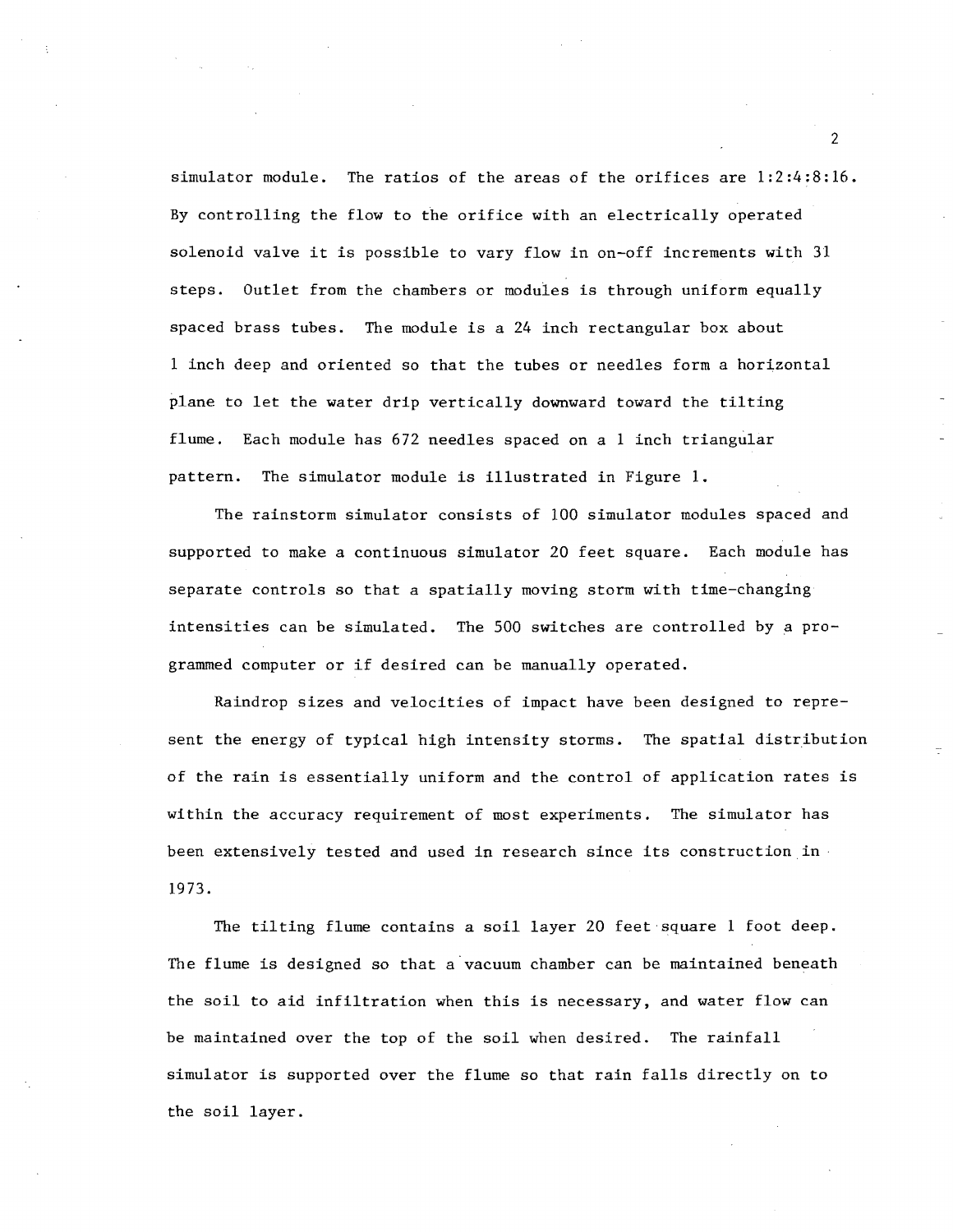

Figure 1. Typical rainstorm simulator module. w

 $\alpha$  (f)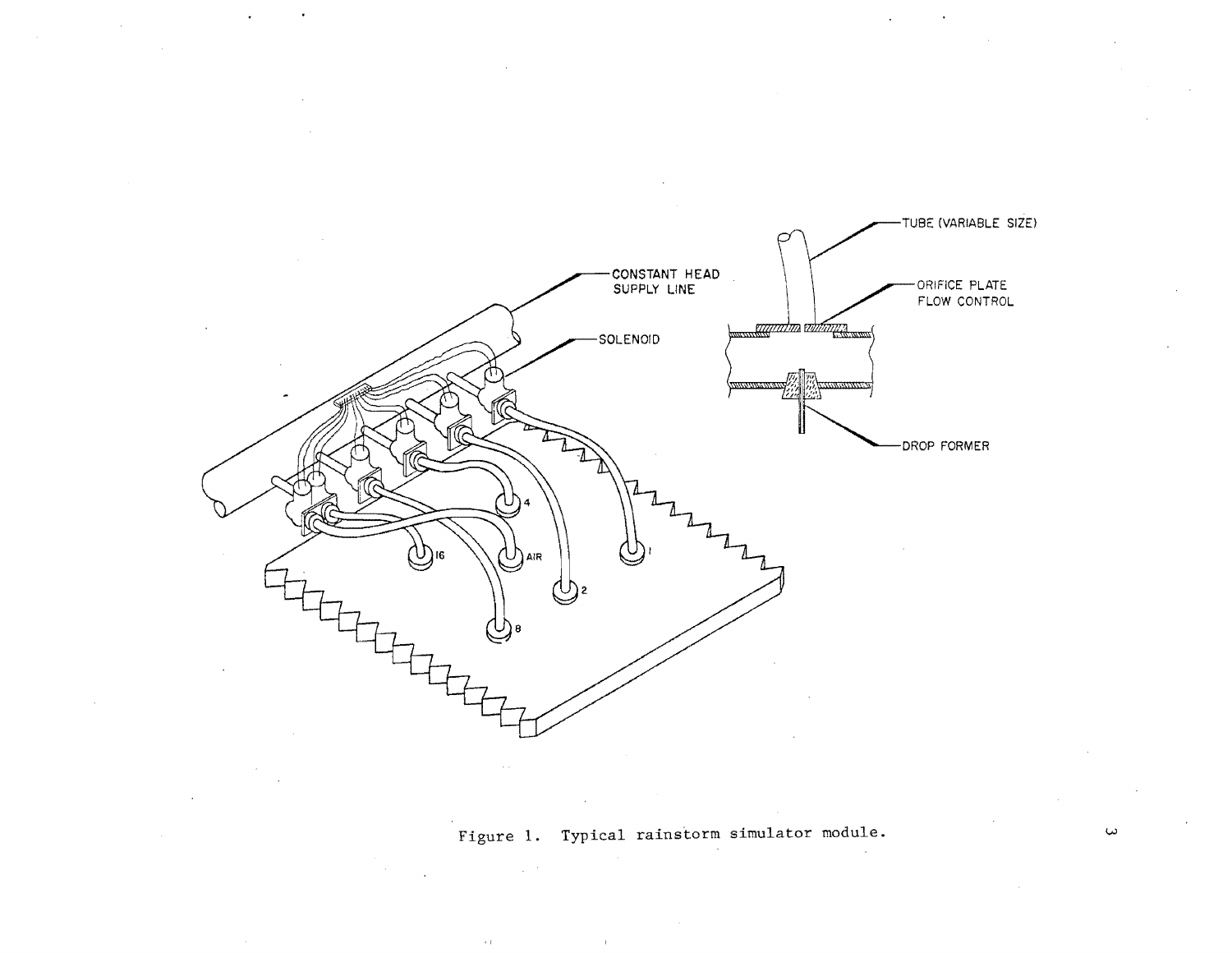Approximately 1 foot depth of soil is supported in the tilting flume by a metal grating covered with filter cloth through which water can drain. The flume is divided into three test plots, each measuring approximately 4 feet by 19.5 feet. These plots are separated from each other and from the side walls of the flume by 2-foot wide buffer strips. Runoff from each test plot is captured in a cone-shaped filter, then dried and weighed for determining the exact amount of fiber and soil leaving the plot.

The flume can be tilted to any angle up to about  $40^{\circ}$  from horizontal by means of a hydraulic hoist. The simulator and tilting flume are illustrated in Figure 2.

#### EROSION CONTROL PRODUCTS

Five different products were provided by FIBREX CORPORATION in sufficient amounts to complete the desired testing. The composition of these products is as follows:

No.1. 50% newspapers and 50% cardboard.

No.2. 10% wood chips, 50% newspapers, and 40% cardboard.

No. 3. 20% wood chips, 40% magazines, and 40% cardboard.

No.4. 20% wood chips, 40% newspapers, and 40% cardboard.

No.5. 50% newspapers and 50% cardboard (made in Hyrum, Utah).

#### TEST PROCEDURES

#### Plot Preparation

After every test run the top soil was removed and discarded from each plot to the depth that erosion had occurred. New soil was added to replace that removed, then each plot was cultivated with a garden tiller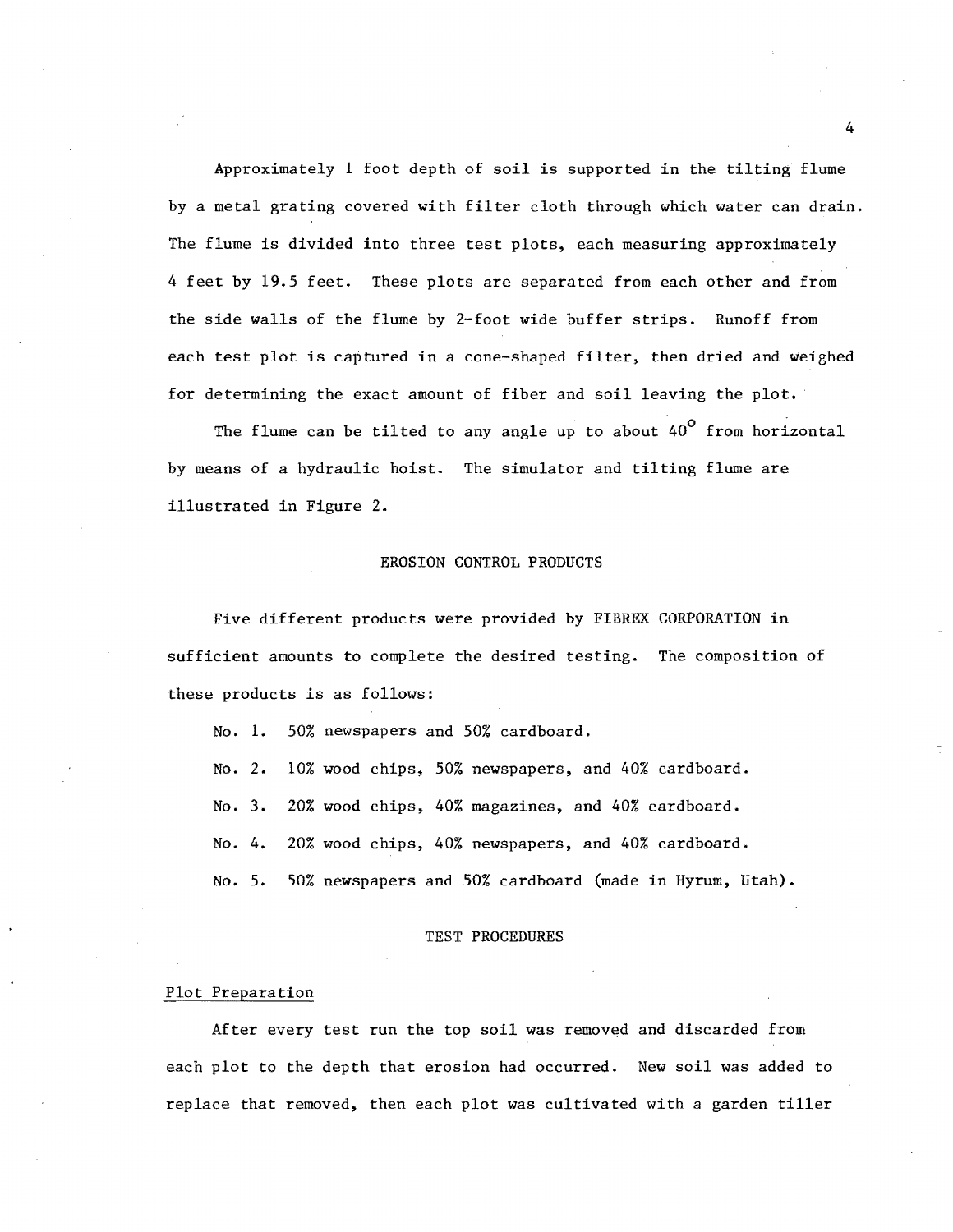

 $\ddot{\phantom{0}}$ 



 $\pm$ 

 $\langle 4, 1 \rangle$ 

 $\sim$ t..n

 $\sim$ 

 $\bar{z}$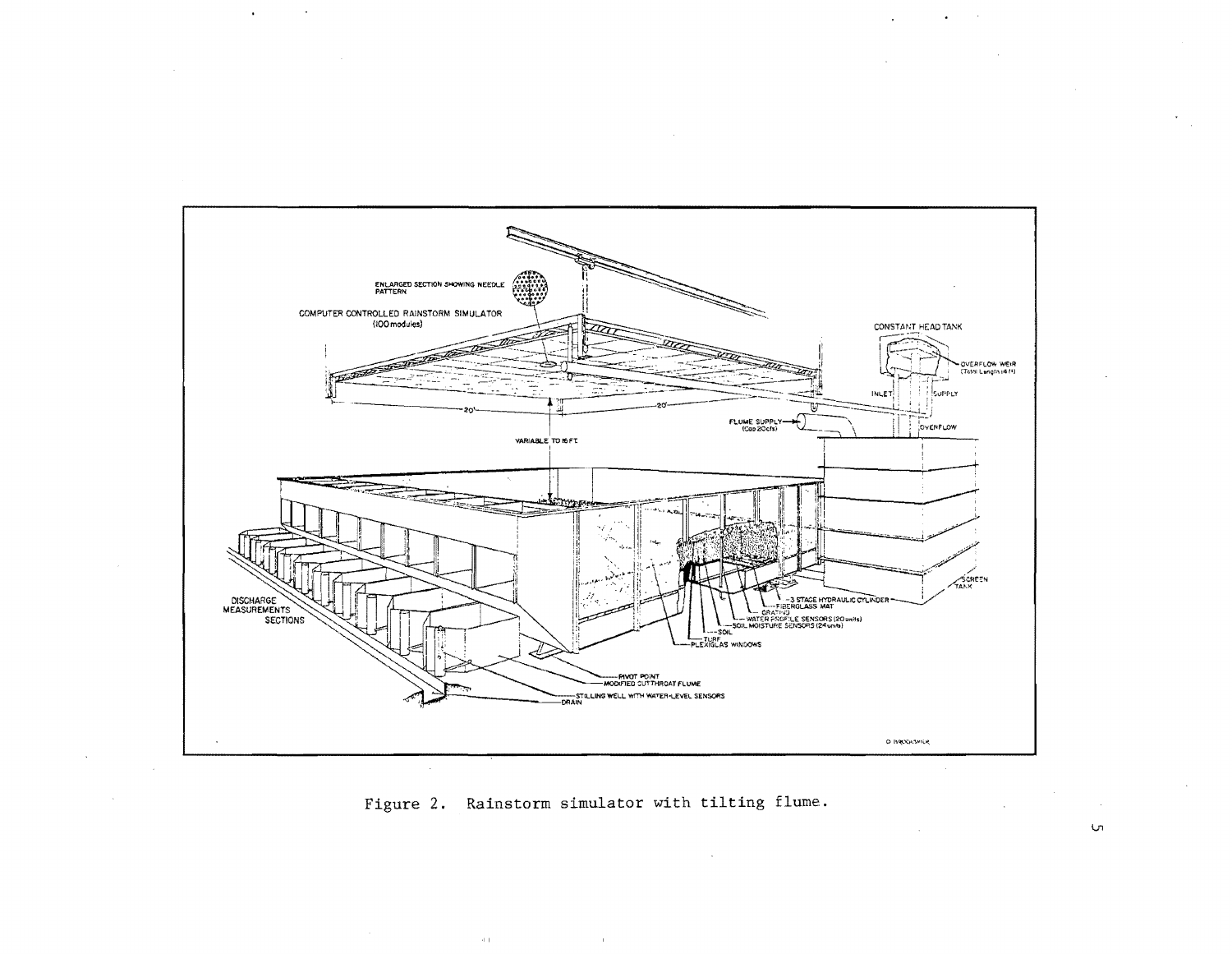to a depth of approximately 6 inches. It was then raked smooth. and compacted with a lawn roller filled with water. Soil used in the plots is a silty clay loam containing 2.9 percent organic matter.

#### Product Application

At an application rate of 2000 lbs per acre. each square foot of soil surface received 0.046 lbs of product, or a total of 3.6 lbs per test plot. The material was mixed thoroughly with water in a laboratory-size hydromulcher and applied uniformly to the soil surface while the test bed was in a horizontal position. A bank of lights was installed over the test bed for approximately 12 hours to provide heat for partially drying the material before rain was applied.

#### Rainfall Application

With the bank of lights removed the test bed was tilted to a slope of 2:1 and covered with a piece of plastic. The rainfall simulator was turned on at full capacity to purge the air from the system. (During this purging the rain fell onto the plastic and ran into the drain without wetting the plots.) When the purging was complete the rainfall rate was adjusted to 8 inches per hour and allowed to stabilize. Plastic covering the test beds was then quickly removed so the rain could fall directly onto the test plots. and the time clock was started. Total time was recorded from the instant that rain began falling onto the plots until failure of the mulch occurred. Failure was defined as the instant at which the equivalent of two tons per acre of soil had been washed from the plot. As each plot failed. rainfall to that plot was stopped and the plot was drained and dried in preparation for the next test.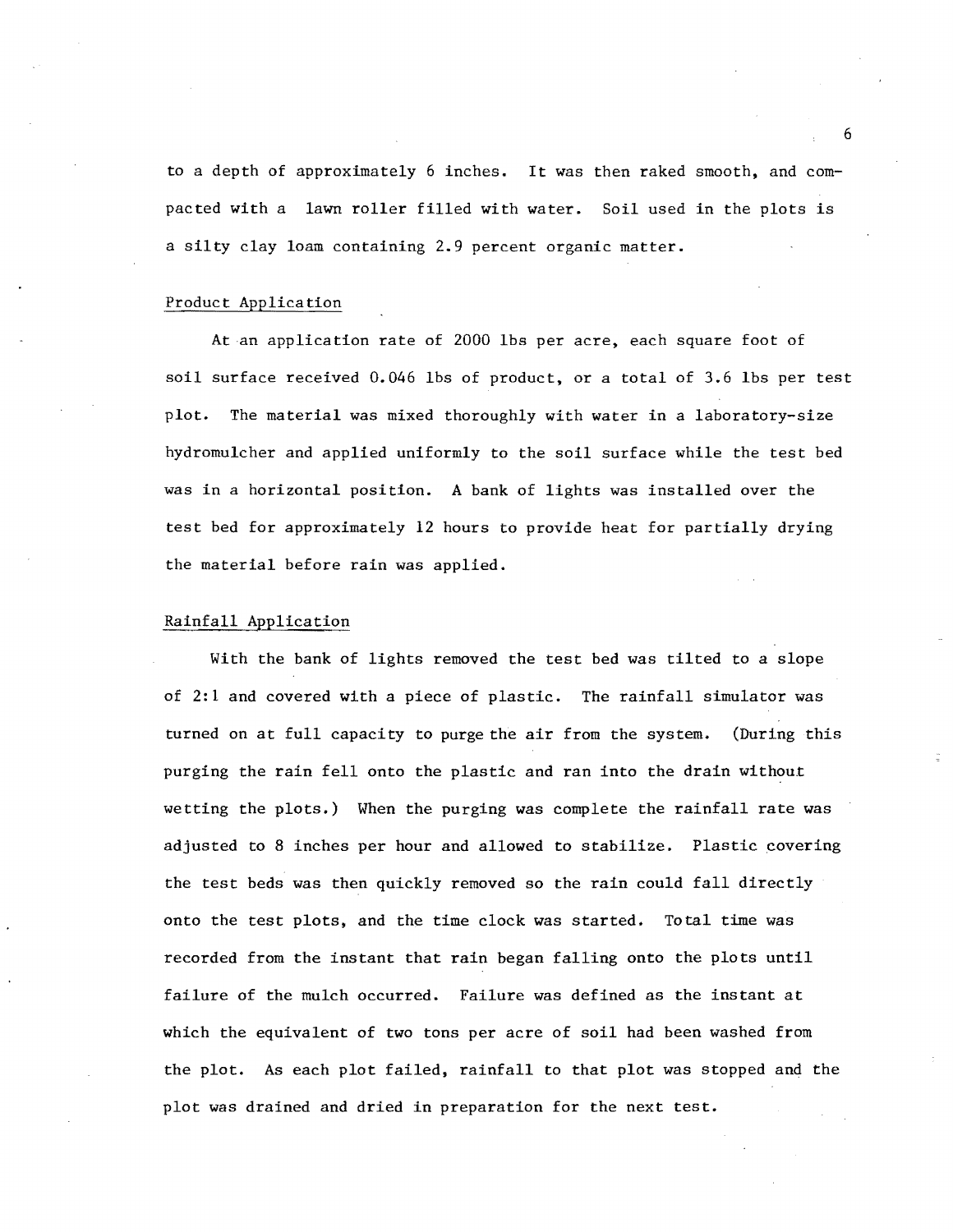#### TEST RESULTS

The following data were recorded during the testing of specified products. Failure point was previously defined as the instant at which the equivalent of two tons per acre of soil had eroded from the plot. In reality, this could not be determined exactly so had to be estimated due to the fact that water, soil and mulch were leaving the plots together as a mixture and there was no way to measure the soil separately during the test. All material leaving each plot was captured, dried, and weighed, so the figures shown below in each case are the combined dry weights. of soil plus mulch.

|          |                                                    |                                 | Replications                     |                                  |
|----------|----------------------------------------------------|---------------------------------|----------------------------------|----------------------------------|
| Product  |                                                    | North Plot                      | Center Plot                      | South Plot                       |
| No. 1.   | Time until failure                                 | $4 \text{ min} - 0 \text{ sec}$ | $3 min-40 sec$                   | $3$ min-35 sec                   |
|          | Eroded material                                    | 10.7 lbs                        | $11.2$ $1bs$                     | $11.9$ $1bs$                     |
| No. 2.   | Time until failure 3 min-40 sec<br>Eroded material | 14.5 lbs                        | $3$ min-16 sec<br>$17.6$ $1bs$   | $3$ min-40 sec<br>$13.3$ lbs     |
| No. 3.   | Time until failure                                 | 4 min-10 sec                    | $5 min-15 sec$                   | $4 min-45 sec$                   |
|          | Eroded material                                    | $11.8$ lbs                      | $11.0$ lbs                       | $9.5$ lbs                        |
| No. 4.   | Time until failure                                 | $4 min-10 sec$                  | $4$ min- $0$ sec                 | $4 min-10 sec$                   |
|          | Eroded material                                    | $14.5$ lbs                      | 14.4 lbs                         | $13.3$ $1bs$                     |
| No. $5.$ | Time until failure                                 | $4 \text{ min-}5 \text{ sec}$   | $4 \text{ min} - 20 \text{ sec}$ | $3$ min-50 sec                   |
|          | Eroded material                                    | $10.3$ lbs                      | 15.0 lbs                         | $16.8$ lbs                       |
| Bare     | Time until failure                                 | $4$ min-5 sec                   | 3 min-50 sec                     | $5 \text{ min} - 30 \text{ sec}$ |
| soil     | Eroded material                                    | $47.9$ lbs                      | $44.6$ 1bs                       | $75.2$ lbs                       |

#### DISCUSSION OF RESULTS

In these erosion control tests the rainfall rate, its height of fall, the type of soil, and the soil slope were all held constant. A standardized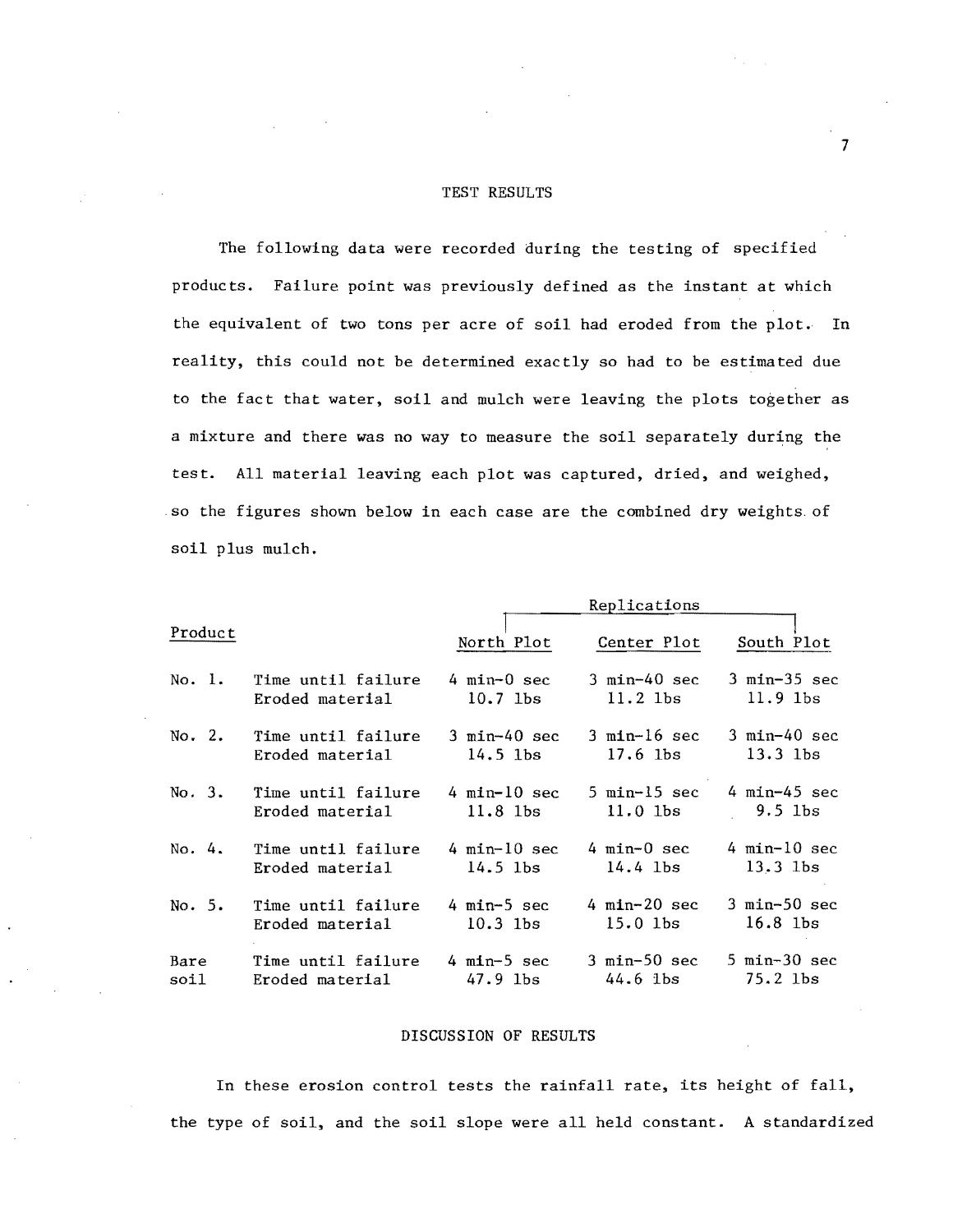method of preparing the test beds was also used so that this parameter as well as soil moisture were kept as nearly constant as possible. In every case the interval of time from the instant rainfall began until material started leaving the plots was longer for bare soil than for any of the mulches. However, after erosion began, its rate was slower for every mulch-covered plot than for the bare soil. Apparently the wet mulch partially seals the soil surface, causing runoff to begin more quickly, but it also has a binding effect on soil particles which decreases its rate of erosion as compared with bare soil. Thus the time interval between initiation of rainfall and commencement of runoff is determined by the treatment given to the soil surface, in this instance, the kind of mulch used, or no treatment at all.

If, using the recorded data, we divide the total time until failure by the weight of the material eroded, we come up with an "apparent" rate of erosion which reflects the effect of each mulch on the time until erosion begins as well as its effect on the erosion rate. Even though this method could not be used for calculating actual rates of erosion, it is an effective way of comparing one erosion control product with another.

Using this method and averaging the replications, we obtain the following results from the recorded data

| Product   | Apparent Erosion Rate | Effectiveness of Product |
|-----------|-----------------------|--------------------------|
| No. 1     | $3.0$ lbs/min         | 2nd                      |
| No. 2     | $4.3$ lbs/min         | 5th                      |
| No. 3     | $2.3$ lbs/min         | lst                      |
| No. 4     | $3.4$ lbs/min         | 3rd                      |
| No. 5     | $3.5$ lbs/min         | 4th                      |
| Bare soil | $12.3$ lbs/min        | 6th                      |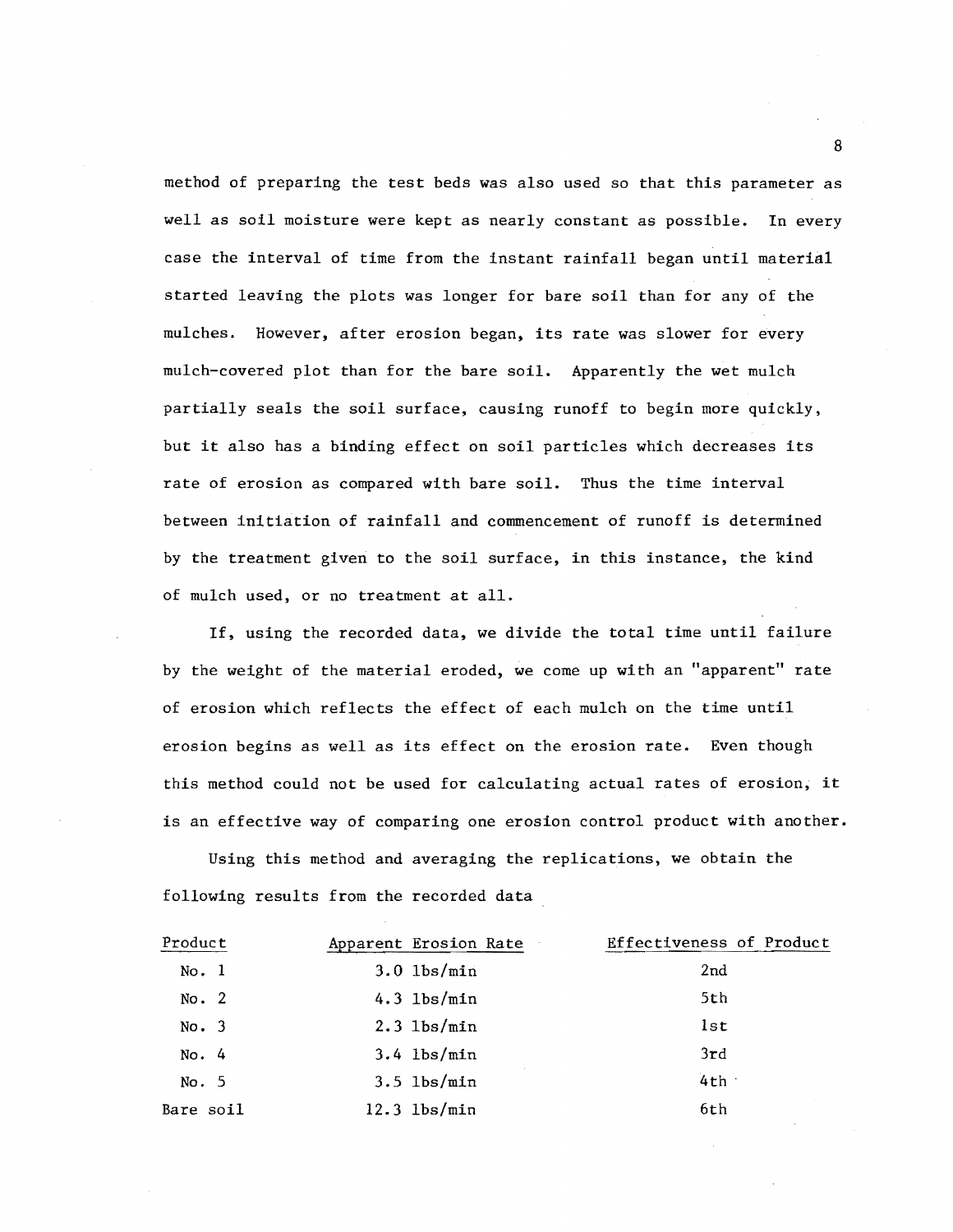Two additional methods of analyzing the data were employed: 1) adjusting the data so that the weight of eroded material for each test is the same, and then assuming that erosion commenced at time zero and proceeded at a constant rate until failure, and 2) subtracting from total time the interval from rainfall initiation 'til the commencement of runoff, then assuming a constant erosion rate which is obtained by dividing the remaining time by the total weight of eroded material. In each instance product number 3 was most effective, number 2 least effective, and there was very little difference among the other three.

#### SUMMARY

Based on the erosion control tests described in this report, the apparent comparative effectiveness of the products tested is as listed below. Additional testing of the same products on different soils, soil slopes, and rainfall rates may vary this ranking. However, another significant benefit of the various products tested may be in their use as a growth medium for plants as well as for controlling erosion, but this aspect has not been considered in the present tests.

| Product | Erosion Rate (1bs/min) | Effectiveness Ranking |
|---------|------------------------|-----------------------|
| No. 3   | 2.3                    | <b>lst</b><br>lst     |
| No. 1   | 3.0                    | 2nd                   |
| No. 4   | Avg. = $3.3$<br>3.4    | 2nd<br>3rd            |
| No. $5$ | 3.5                    | 4th                   |
| No. 2   | 4.3                    | 5th<br>3rd            |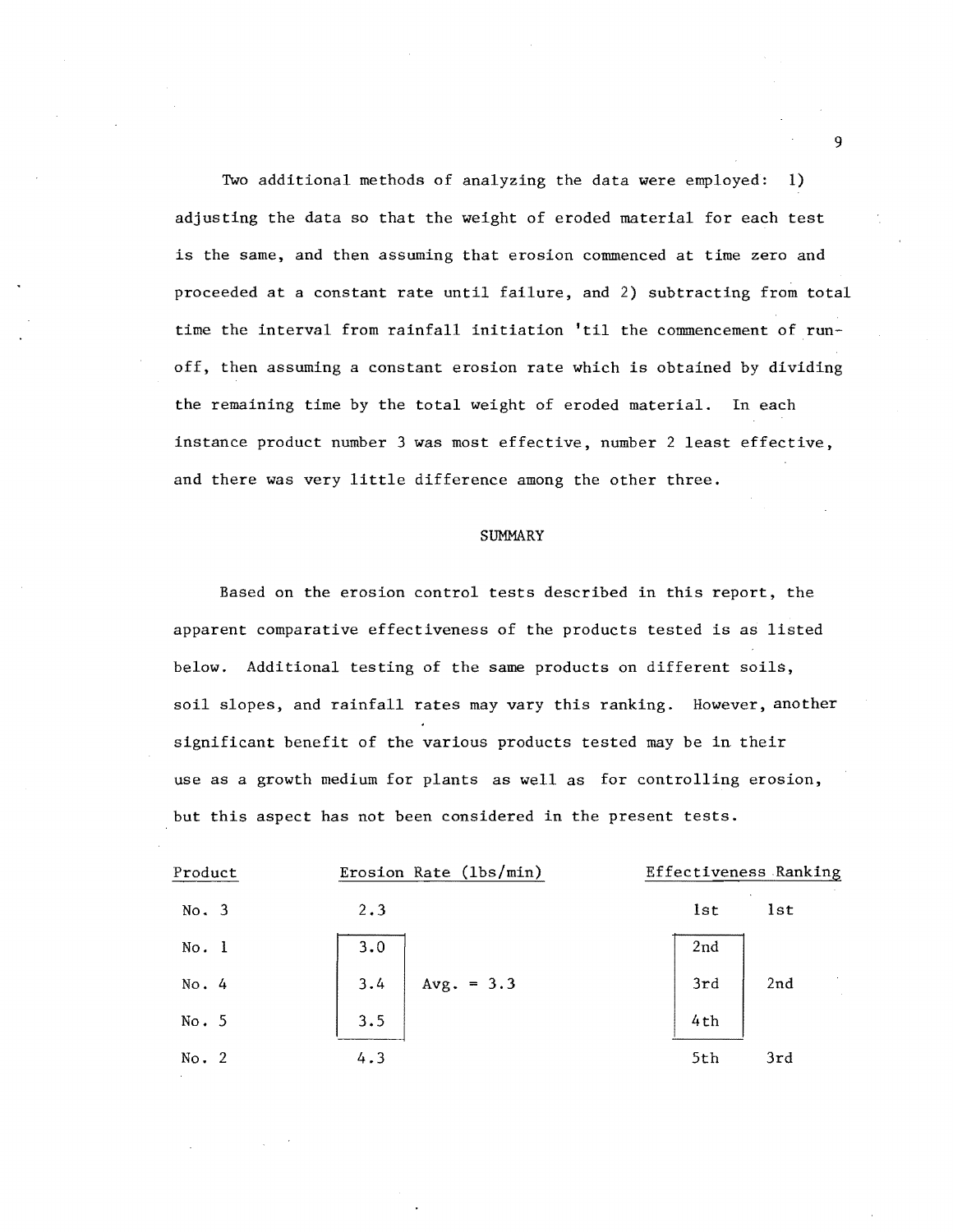All five of the products tested appear to have utility for controlling erosion on sloping land, although product number 3 seems. to be the most effective. They are beneficial in four ways. First, they tend to bind the soil particles together on the ground surface, making them more resistant to rainfall impact energy as well as to that from water running down the slope. Secondly, the mulch itself absorbs some of the erosive energy of the impacting raindrop as well as that from water running down the slope so that less remains to act on the soil particles themselves. Thirdly, the mulch assists in the retention of moisture, thus delaying the drying-out time of the soil, which aids in the germination of seeds. Fourthly, it assists in holding seeds in place and providing cover for them on the soil surface.

Better results are obtained by mixing the mulch with water and then applying it under pressure with a hydromulcher than by applying it dry and then spraying it with water. This is apparently due to the fact that the wet mulch applied under pressure impacts the soil surface as small blobs which wrap themselves around the soil particles, binding them to each other and to the rest of the mulch blanket. Seed and fertilizer also can be mixed with the water and mulch and all applied together in a single operation.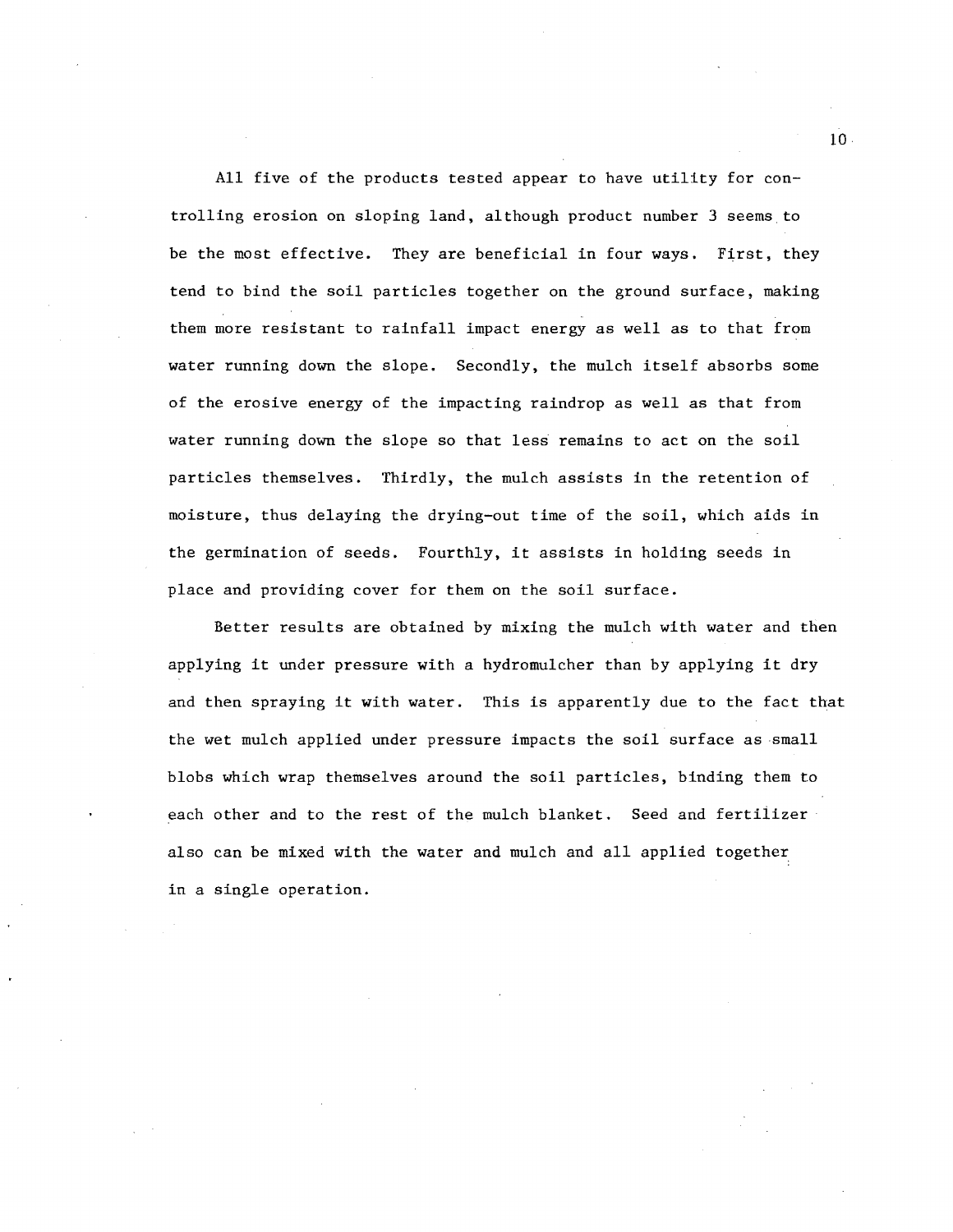

Three replications of each mulch test were run simultaneously,



Heat from bank of fluorescent lights was used to shorten drying time of mulch.